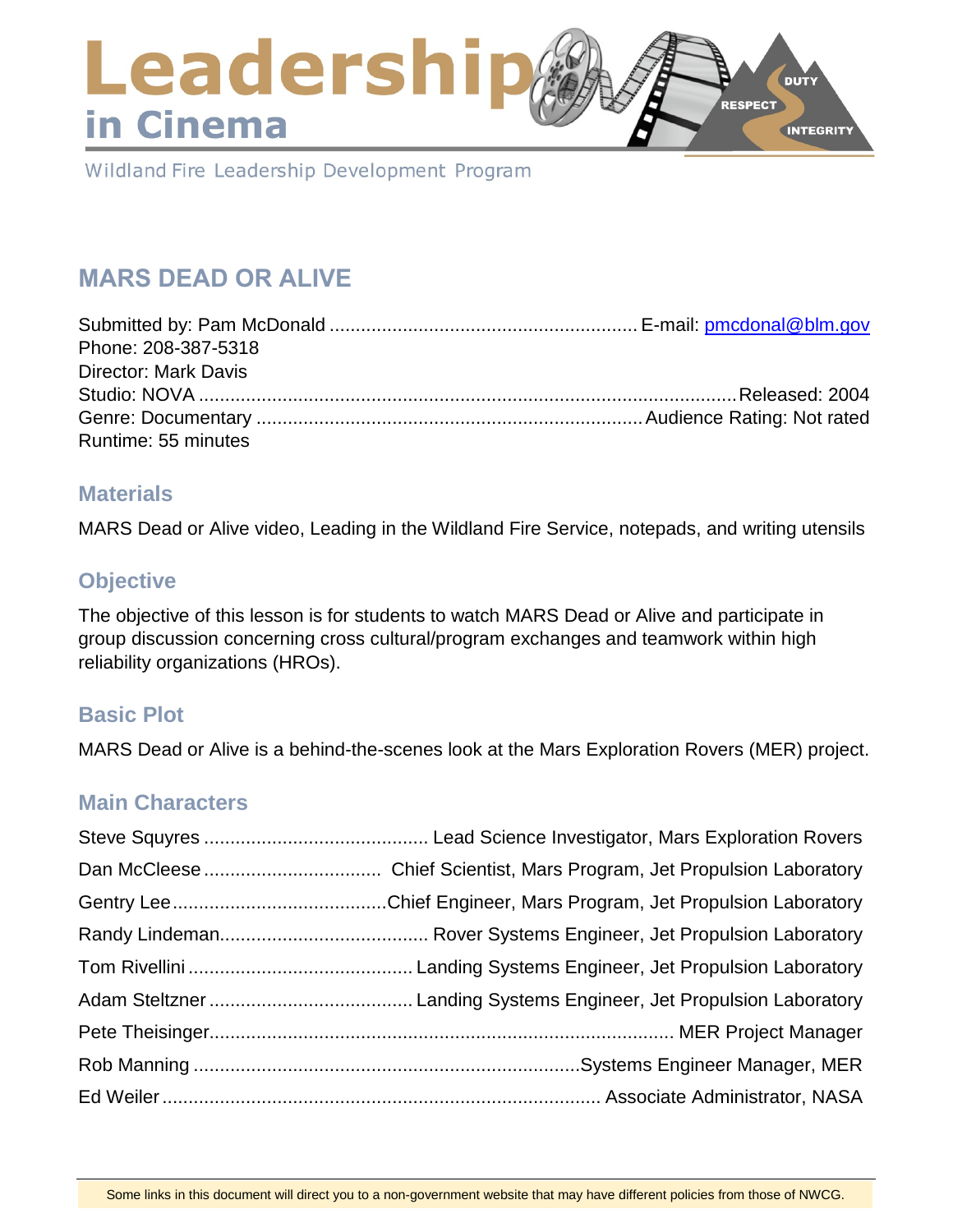# **Facilitator Notes**

The [MARS Dead or Alive video](https://youtu.be/bi4nMJvOeAo) is available for viewing online through YouTube.. To order MARS Dead or Alive, or any other NOVA program, for \$19.95 plus shipping and handling, call WGBH Boston Video at 1-800-255-9424.

# **Facilitation Tips**

- 1. Organize a group of students to participate in the MARS Dead or Alive discussion.
- 2. Have students, individually or as a group, watch MARS Dead or Alive.
- 3. Conduct a guided discussion using some or all of the associated resources (handout and possible comments provided). Have students discuss their findings and how they will apply leadership lessons learned to their role in wildland fire suppression. Facilitate discussion in groups that have difficulty.

### **References**

Facilitators are encouraged to review the links below in order to obtain information that may be helpful during group/classroom discussions and for continued leadership development.

- [MARS Dead or Alive video transcript](http://www.pbs.org/wgbh/nova/transcripts/3101_mars.html)
- [NOVA Companion website](http://www.pbs.org/wgbh/nova/space/is-there-life-on-mars.html)
- ["Capturing the Spirit of Opportunity: Leadership Lessons from the Mars Missions"](http://knowledge.wharton.upenn.edu/article/capturing-the-spirit-of-opportunity-leadership-lessons-from-the-mars-missions/)
- [Wildland Fire Lessons Learned Center](https://www.wildfirelessons.net/home)
- [Wildland Fire Leadership Development Program](https://www.fireleadership.gov/) (WFLDP)
- High Reliability Organizing [What It Is, Why It Works, How to Lead It](https://www.nifc.gov/training/HRO/HRO_2010training.pdf) (information from the BLM Fire and Aviation Directorate, Division of Fire Operations, March 2010 HRO training session)

# **Leadership Challenge**

As part of this lesson, facilitators are encouraged to challenge students to read the following selections from the Professional Reading Program:

- Vaughan, Diane. [Targets for Firefighting Safety: Lessons from the Challenger Case.](https://www.fireleadership.gov/) Presented at Interagency Hotshot Crew Workshop. 1996. Based on her extensive research regarding NASA's culture and the decisions leading up to the launch of the Space Shuttle Challenger, Vaughan discusses the role that organizational culture can play in affecting firefighter performance and safety.
- Weick, Karl E. and Kathleen M. Sutcliffe. Managing the Unexpected. Jossey-Bass. 2001. Subtitled "Assuring High Performance in an Age of Complexity," this book looks at how HROs like aircraft carriers, nuclear power plants, and firefighting crews manage high-risk operations.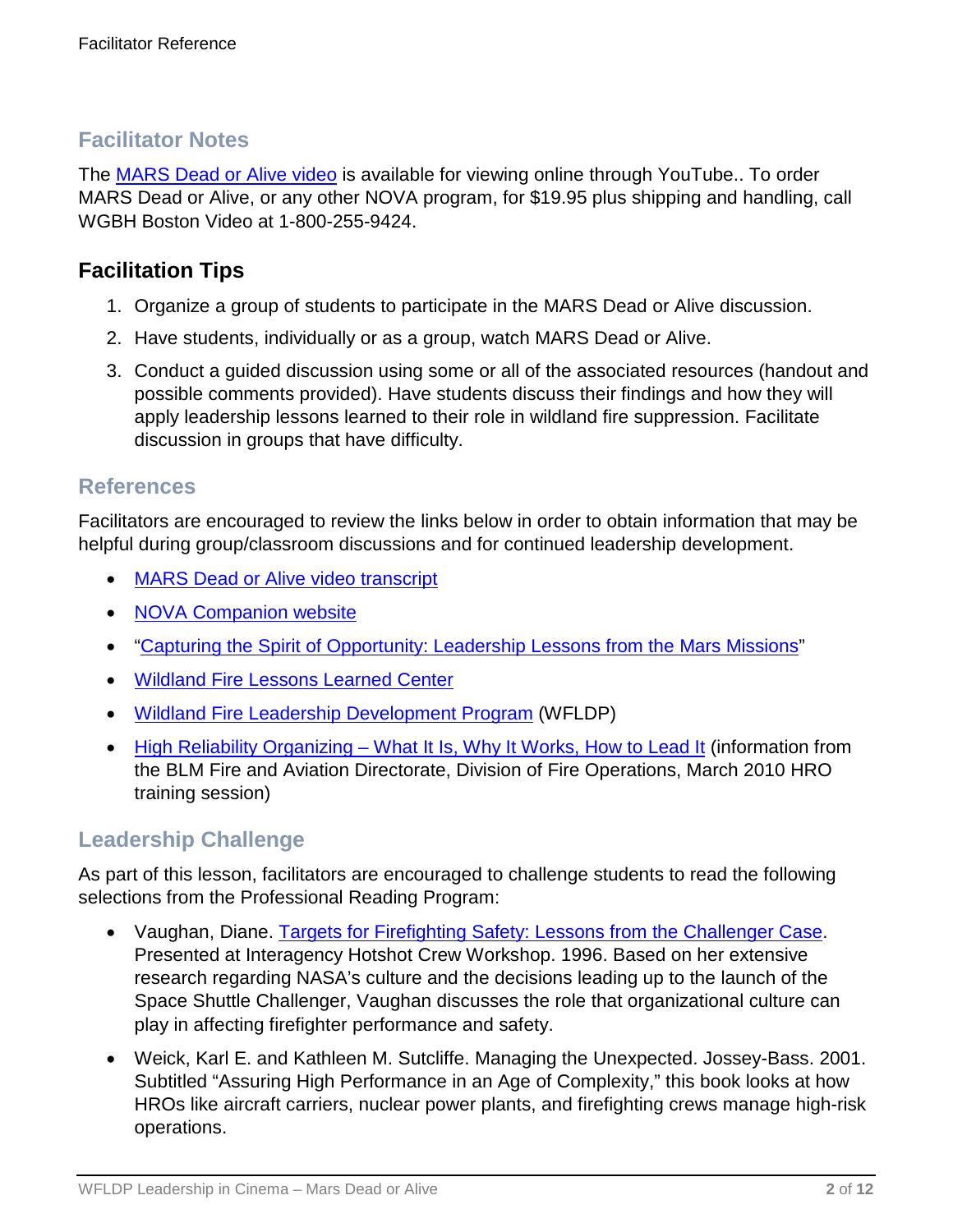# **MARS DEAD OR ALIVE**

### **Guided Discussion with Possible Answers**

- 1. What is meant by the term "high reliability organization" (HRO)?
	- "An organization that operates continuously under trying conditions and has fewer than its fair share of major incidents." (Karl E. Weick and Kathleen M. Sutcliffe)
	- "An organization that has succeeded in avoiding catastrophes in an environment where normal accidents can be expected due to risk factors and complexity." (Wikipedia)
- 2. What are the five basic principles/characteristics of HROs? Give examples within the video that either support or contradict the HRO characteristics.
	- Preoccupation with failure
		- o"If we are going to break it, we ought to break it as soon as possible." (11:50 – 11:56) This quote refers to not testing and having total failure in space.
		- oA mix-up in 1999 between English and metric units caused the loss of the orbiter. Many previous attempts to land on Mars failed. (12:51 – 14:06)
		- o"With that very first test, when we first see it happening, that technical part of your brain says, 'This has to work.' That emotional part of your brain is saying, 'Yeah, but what did you forget? You're not as smart as you think you are.' And let's just say we never get past that fear until we're successful." – Randy Lindemann, Rover Systems Engineer, JPL (15:24 – 15:50)

oThere have been many unsuccessful space missions conducted by the U.S. and the Russians.

- Reluctance to over simplify
	- o "Of all the things that could go wrong, the airbags seem the least likely to cause trouble. It's a relatively simple idea: inflate a cushion around the lander, and let it bounce." The airbag landing system fails. (18:36 – 20:23)
	- oThe problem with the parachute is simple in theory, but "the physics of inflation are complex and hard to predict." (37:17 – 38:13)
	- oThe fired pyros are misplaced. No one expected that they would be needed again. (43:48 – 44:36)
- Sensitivity to operations
	- o "I think it's easy to forget about the big picture when you start getting a little tired, a little burned out."  $(5:13 - 5:17)$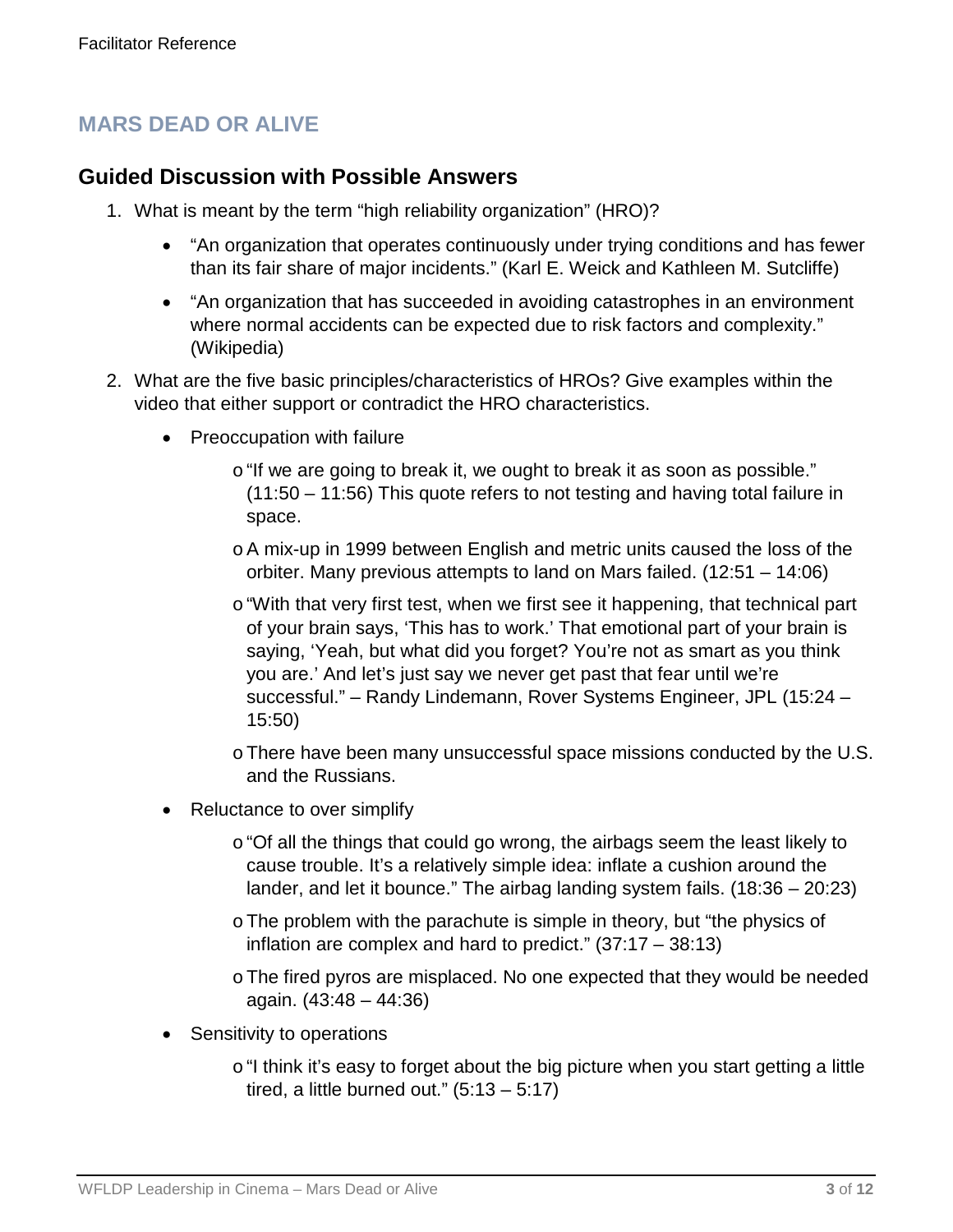- o Due to cost factors, the engineers must perform a stress test on an irreplaceable flight unit (Mini-TES) which endangers the mission. (7:20 – 7:46)
- $\circ$  "Go with what you know. We had success. Take the drawings off the rack for Pathfinder, build a new set. Except Pathfinder got dinged for not having enough science return, so we're going to up the science return by stuffing a big rover inside of this lander." (21:05 – 21:24) This small variation caused a series of unintended consequences: airbag failure and subsequent parachute failure (squidding) not seen before.
- oThere is a potential problem with the pyros that jeopardizes the mission.  $(41:30 - 44:36)$
- Deference to expertise
	- o Due to the length of communication time between Mars and Earth, "the rovers will have to be smart enough to make many of their own decisions."  $(7:20 - 7:46)$
	- oSteve Squyers (lead scientist) defers to Steve Silverman (Technical Director, Planetary Systems, Raytheon) and a dynamicist regarding whether to perform the test on the Mini-TES. (9:48-11:56)
	- oThe bosses from JPL who have been through similar challenges arrive to assess the problem situation. (34:48 – 37:17)
	- oScientists defer to the engineers to resolve the parachute problem.
- Commitment to resilience
	- o "With that very first test, when we first see it happening, that technical part of your brain says, 'This has to work.' That emotional part of your brain is saying, 'Yeah, but what did you forget? You're not as smart as you think you are.' And let's just say we never get past that fear until we're successful." – Randy Lindemann, Rover Systems Engineer, JPL (15:24 – 15:50)
	- o "They were caught by surprise because they'd done this all before, on a highly successful mission from 1997 called Mars Pathfinder." – MARS Dead or Alive Narrator (20:23 – 21:05)
	- oThe engineers redesign landing systems to make landing at the scientists' choice of Gusev crater possible.
- 3. What lessons can wildland fire leaders learn from the Mars Exploration Rover (MER) project?
	- Answers will vary but may include any response from the bullets listed below the "HRO ~ The Five Basic Principles" in High Reliability Organizing – What It Is, Why It Works, How to Lead It (included as a student handout).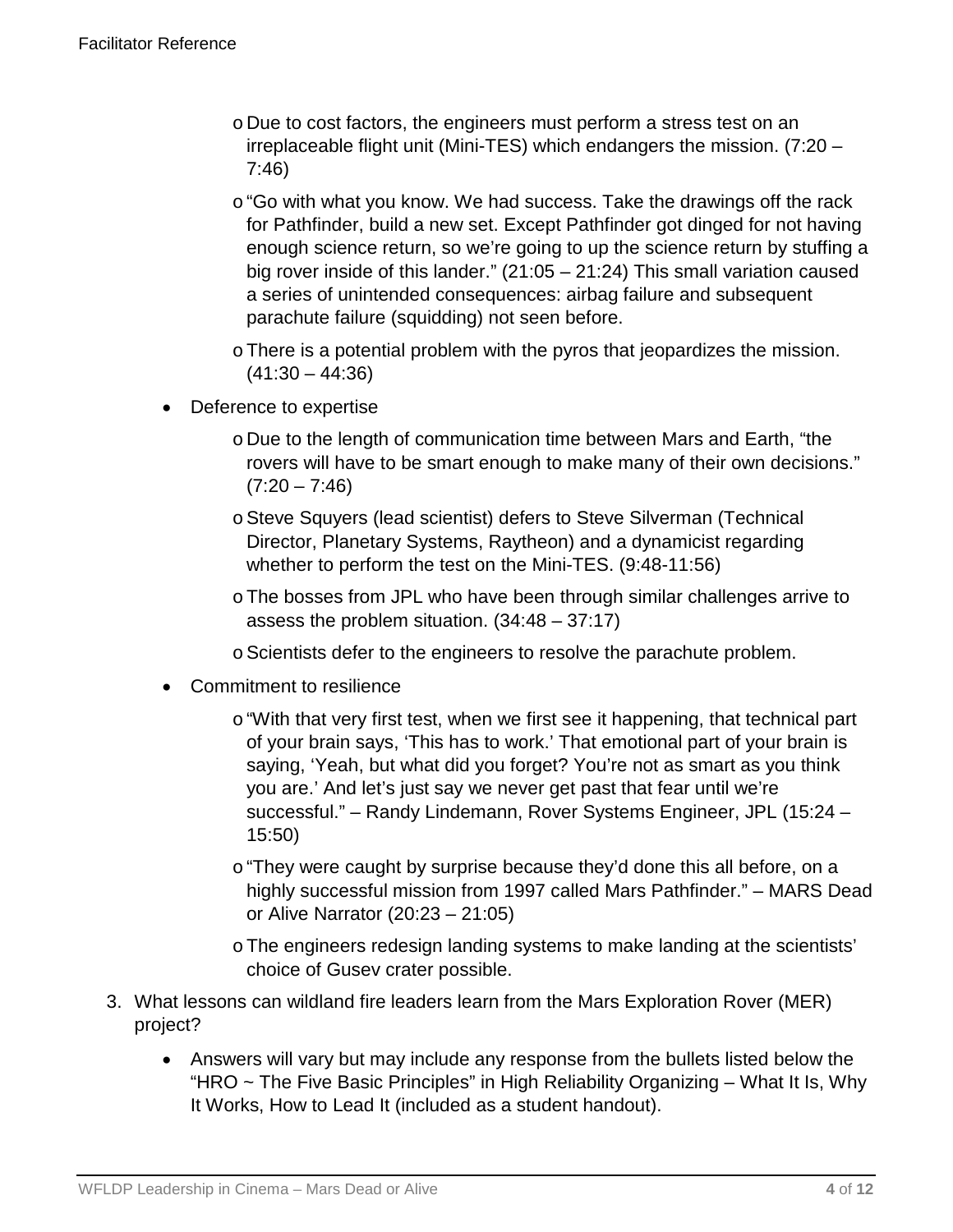- 4. After the engineers successfully conduct a test on a \$5,000,000 piece of equipment to ensure it can withstand impact, Steve Silverman leaves the engineers to conduct a postmortem exercise. What is a postmortem exercise? What is a premortem exercise? Discuss in your group your experiences conducting premortem and postmortem exercises.
	- Answers will vary. See definitions provided in High Reliability Organizing What It Is, Why It Works, How to Lead It (included as a student handout).
- 5. Scientists and engineers worked together to ensure the success of the MER project. In your groups, discuss the following quote and possible similarities found within the wildland fire service: "There's a natural built-in creative tension between the science and the engineering. And ultimately, even though it gets people kind of riled up sometimes, it works to the benefit of the system."

### **Quotes and themes that may promote discussion**

- "I think it's easy to forget about the big picture when you start getting a little tired, a little burned out." – Art Thompson, Rover Engineer, JPL (5:13 – 5:17)
- "Even for a robot, it's a hostile environment, but these rovers will be prepared for the worst." – MARS Dead or Alive Narrator (6:10 – 6:20)
- "But even at the speed of light, it will take 10 minutes or more for radio signals to reach Mars; so the rovers will have to be smart enough to make many of their own decisions…" – MARS Dead or Alive Narrator (7:20 – 7:46)
- "With that very first test, when we first see it happening, that technical part of your brain says, 'This has to work.' That emotional part of your brain is saying, 'Yeah, but what did you forget? You're not as smart as you think you are.' And let's just say we never get past that fear until we're successful." – Randy Lindemann, Rover Systems Engineer, JPL  $(15:24 - 15:50)$
- Unexpected problem  $(18:05 21:05)$ 
	- o "Of all the things that could go wrong, the airbags seem the least likely to cause trouble." – MARS Dead or Alive Narrator
	- o "What's happened here? This is unexpected." Adam Steltzner, Landing Systems Engineer, JPL
	- o "They were caught by surprise because they'd done this all before, on a highly successful mission from 1997 called Mars Pathfinder." – MARS Dead or Alive **Narrator**
- "There's this natural tension between the scientists and the engineers, because the engineers are the ones who have to tell the scientists, 'the possibility of failure, if we do what you want, is too high.'" – Pete Theisinger, Mars Exploration Rovers Project Manager, JPL (29:15 – 29:28)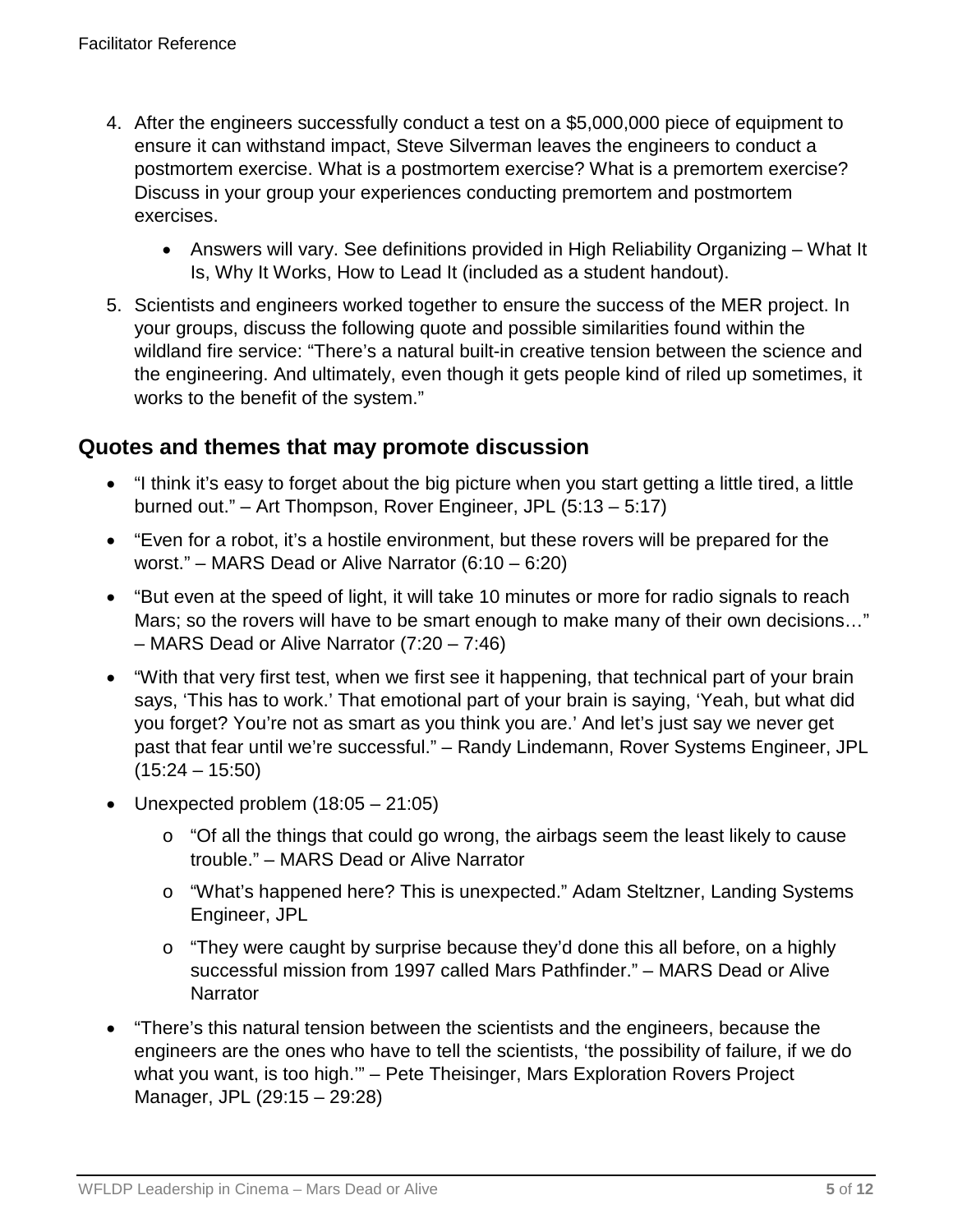- "This test is the big deal. If we have a failure here, that's going to start a measure of desperation we never want to find ourselves in, so…" – Adam Steltzner (33:56 – 34:07)
- Chute fails to inflate  $(34:48 38:13)$ 
	- o "Instead of solving a problem, they've uncovered a new one, and they don't know what's causing it." – MARS Dead or Alive Narrator
	- o "Just when we thought we were there, just about to cross the finish line, out of nowhere this thing comes. It certainly was the worst feelings I'd had thus far in the project." – Adam Stelzner
	- o "Every one of our missions seems to have some sort of grand challenge in the final year before launch. It just seems to be part of the deal. I guess it's because we don't do this often enough. It adds to the stress levels, especially since Mars is marching closer and closer. That launch date is coming closer and closer, and we have very little elbow room." – Rob Manning, Systems Engineering Manager, MER
	- o In theory, it's simple. But in practice, parachutes are a nightmare for engineers. The physics of inflation are complex and hard to predict." – MARS Dead or Alive **Narrator**
- "The team has worked very, very hard, and there have been some fairly significant sacrifices. – Adam Stelzner (51:03 -51:15)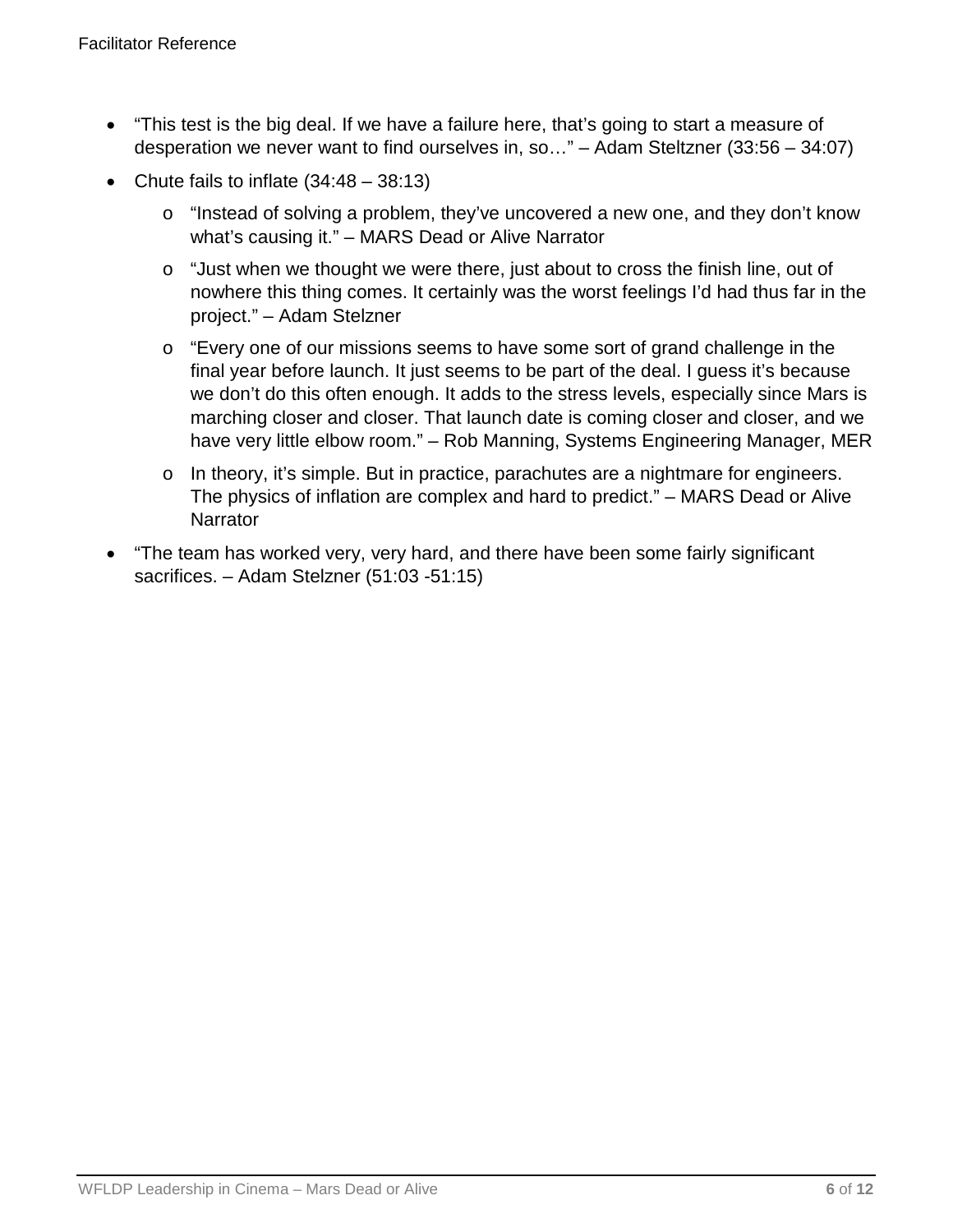# **High Reliability Organizing (HRO)**

HROs practice a form of organizing that reduces the pain created by unexpected events, helps us contain them, and speeds up recovery.

We all plan for what we expect and even develop contingencies for ways we think things could go wrong. Managing the unexpected is difficult to "plan" for by definition. We never imagined those surprises!

Relying only on what we can imagine can eventually mean big surprises, unless we create a mindful infrastructure that is continually

- Tracking small failures
- Resisting oversimplification
- Sensitive to operations
- Maintaining capabilities for resilience
- Taking advantage of shifting locations of expertise

There are ways to build upon our skills to both anticipate and recover from the unexpected test.

The ability to see things coming long before they arrive, even when events are quickly unfolding outside of expectations, or our systems are quietly breaking down just below the surface, can be learned and taught.

The ability to recombine the resources at hand into novel approaches to problem resolution, emotional maturity evidenced in respectful communication under duress, and deep knowledge of how the system's technologies function are a few signs of a commitment to building resilient people, teams and organizations.

The best HROs expect people will make mistakes and that their systems can fail in unimagined ways. This vision is evident in the underlying principles of mindfulness that heighten awareness, increase vigilance, create clarity in the midst of noise, and deal with disasters before they can fully develop.

Continuous updating in a mindful way minimizes the likelihood of large failure, speeds recovery, and facilitates real organizational learning.

*Managing the Unexpected; Assuring High Performance in an Age of Complexity*

Dr. Karl Weick and Dr. Kathleen Sutcliffe

Source: [Wildland Fire Lessons Learned Center](https://www.wildfirelessons.net/home)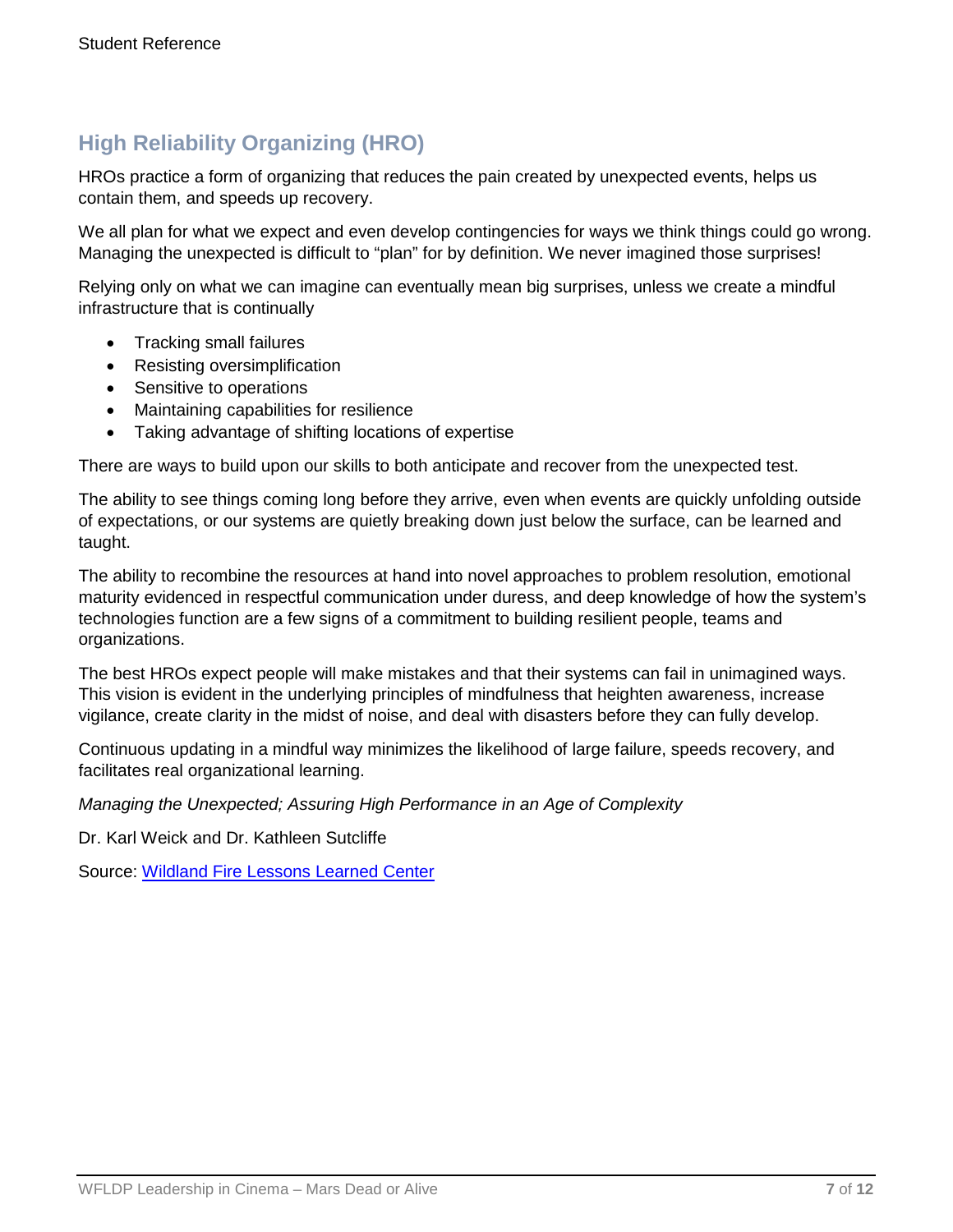# **HIGH RELIABILITY ORGANIZING**

### **What It Is, Why It Works, How To Lead It**

(Derived from the BLM Fire and Aviation Directorate's Division of Fire Operations March 2010 HRO training session)

#### *HRO – Why It Works*

Karl Weick and Kathleen Sutcliffe cite wildland firefighting crews as one example of a high reliability organization in their book, Managing The Unexpected – Resilient Performance in an Age of Uncertainty. They ask their readers to use our organization as a benchmark, "not because they 'have it right' but because they struggle to get it right on a continuous basis."

#### *HRO: A Discipline or a Recipe?*

Donna Hunter explained to attendees that HROs are developed more through discipline than following a recipe for success.

The goal of HRO is to have employees operate in a hyper-vigilant state of mind. Hyper-vigilant employees "recognize even subtle signals, and know that the signal was significant in context."

Quoting Karlene Roberts in New Challenges to Understanding Organizations, Hunter noted that employees in HROs:

- 1. Seek perfection but never expect to achieve it.
- 2. Demand complete safety but never expect it.
- 3. Dread surprise but always anticipate it.
- 4. Deliver reliability but never take it for granted.
- 5. Live by the book but are unwilling to die by it.

The four key pillars for sustainable risk management taken from James Reason's Managing the Risks of Organizational Accidents are:

- **Reporting Culture** ~ Safety cultures are dependent on knowledge gained from near misses, mistakes, and other "free lessons." People must feel willing to discuss their own errors in an open, non-punitive environment.
- **Just Culture** ~ An atmosphere of trust where people are encouraged to provide essential safetyrelated information yet a clear line is drawn between acceptable and unacceptable behavior.
- **Flexible Culture** ~ One that adapts to changing demands by flattening hierarchies and deferring to expertise regardless of rank.
- **Learning Culture** ~ The combination of candid reporting, justice, and flexibility enables people to witness best practices and learn from ongoing hazard identification and new ways to cope with them.

To be a premier organization we must:

- Feed the learning back into the organizations
- Encourage team members to ask critical questions.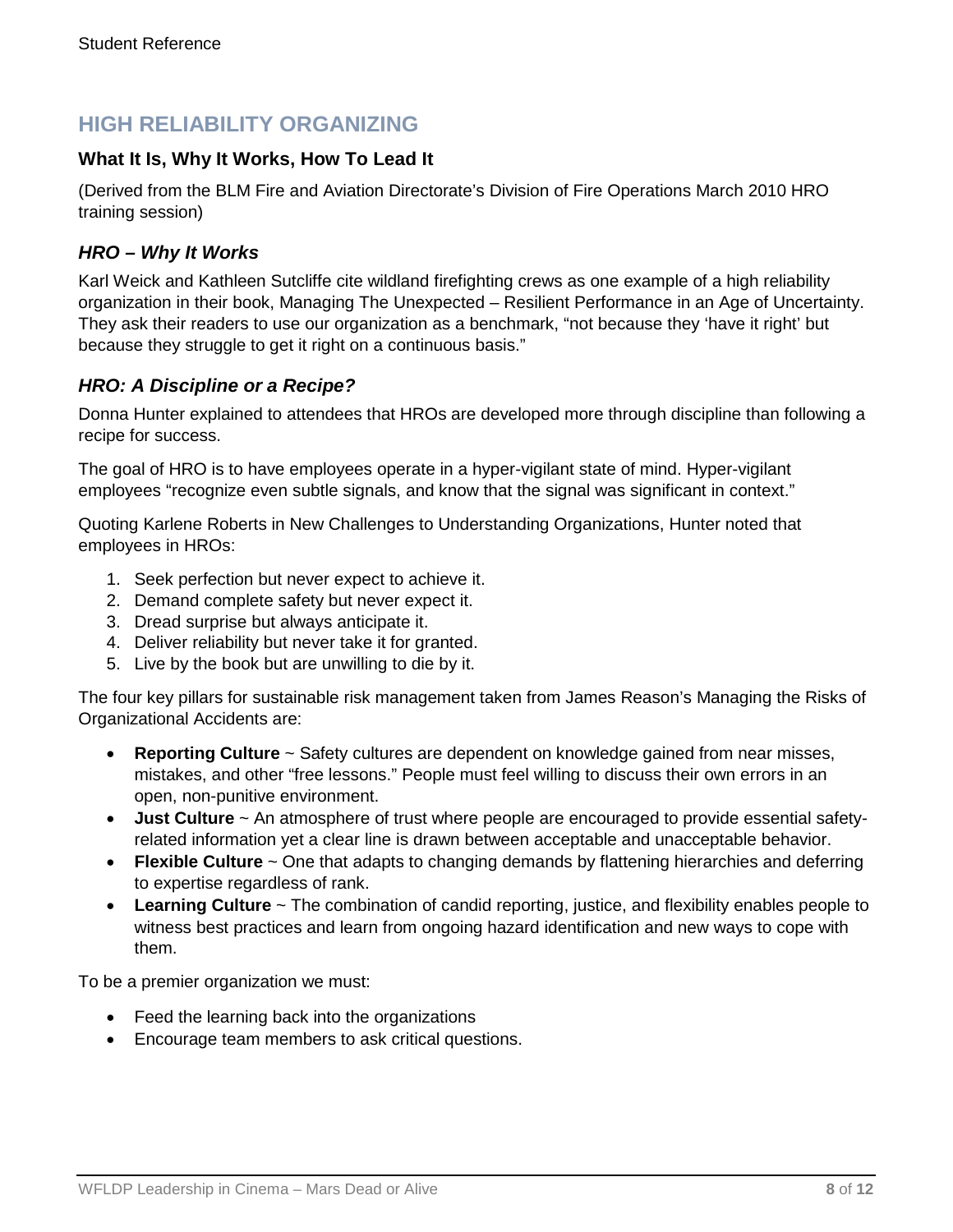# **HRO ~ The Five Basics Principles**

#### **Dave Thomas and Donna Hunter**

#### *1. Preoccupation with Failure*

- Vigilant attention to early detection of small errors.
- Encourage reporting of errors and near misses.
- We should be worried we haven't caught everything...we worry when things are going too smoothly…we realize that any lapse is a symptom that something could be wrong with the system.
- We tend to look at large errors with catastrophic consequences but we should look for small failures to avoid large errors. We should be preoccupied with failure before an event occurs.
- We should look at fatality incidents starting months before the accident and ask ourselves, "Why did everything they did make sense to them at the time?"

### *2. Reluctance to Over Simplify*

### *"Checklists have their place so we shouldn't throw them out because they are over simplified. Rather, we need to continually ask ourselves what we are missing in our over-simplification." ~ Michelle Ryerson, BLM Safety Manager*

- This is not the KISS (Keep It Simple and Short) theory. While checklist and standard operating procedures (SOPs) help us stay focused on key issues and indicators, we know that to manage for the unexpected, we should be reluctant to accept oversimplification.
- We must overcome the tendency to simplify by inviting skepticism to conventional wisdom, questioning standard procedures, and reconciling diverse opinions.

### *3. Sensitivity to Operations*

*Quote: "When they (HROs) 'recognize' an event as something they have experienced before and understood, that recognition is a source of concern rather than comfort. The concern is that superficial similarities between the present and the past mask deeper differences that could prove fatal." ~ Karl E. Weick*

- Even small variations in operations deserve individual attention.
- A vigilant eye on operations helps us make continuous adjustments that prevent small errors now before they become large errors in the future.
- We must notice anomalies while they are still tractable and can be isolated. They need to be caught before they escalate into a catastrophic accident.
- Most accidents are not the result of a single error, but rather an accumulation of numerous small errors that result in a disproportionately large accident.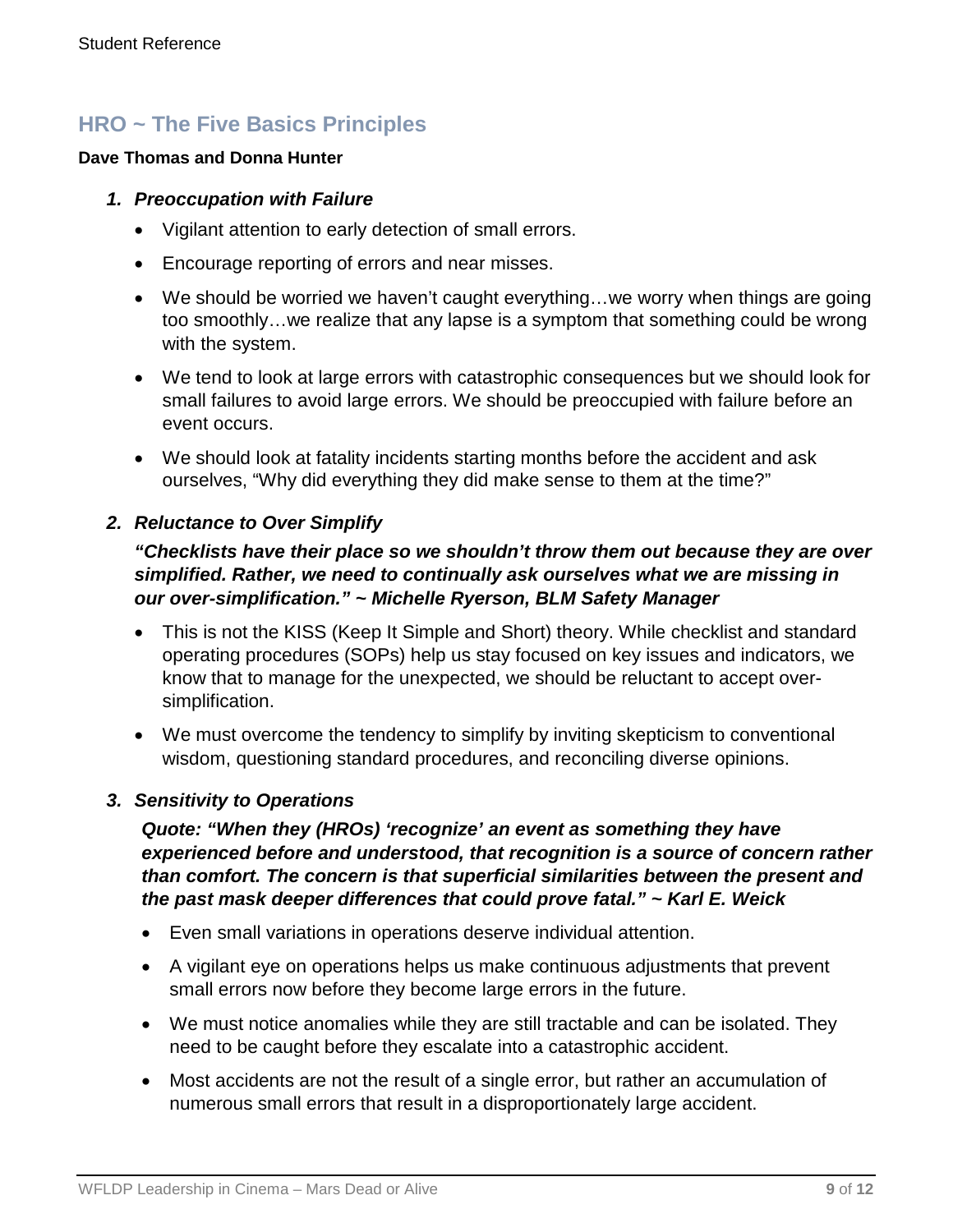**"We look at our organization like an air traffic controller looking at a radar screen…looking for weak signals that just bleep on occasion. This is how we maintain an organizational preoccupation with failure and sensitivity to operations." ~ Sheldon Wimmer, SFMO Utah**

#### *4. Deference to Expertise*

- HROs push decision making down to the front line (point of the spear), and authority migrates to the person with the most expertise, regardless of rank.
- Expertise is not confused with experience. Experience by itself does not guarantee expertise. We must scan up and down the chain of command to find the right expertise needed to handle the current or potential problem.
- Decision making should migrate to the person with the unique knowledge needed to confront the given situational complexities.

### *5. Commitment to Resilience*

- HROs have the ability to be stretched and still bounce back. They continuously evaluate the worst case scenario and practice internal fire drills.
- They know they haven't seen all the ways that a system can fail.
- HROs cultivate employees to confront organizational obstacles and actively find solutions or workarounds.
- HROs are vigilant at keeping errors small and improvising workarounds that allow the system to keep functioning.

### *"HROs put a premium on training, personnel with deep and varied experience, and skills of recombination and making do with whatever is at hand." ~ Karl E. Weick and Kathleen M. Sutcliffe*

# **Organizational Inputs to a Resilient System**

The ability to deal with an emergency situation is dependent on the systems, structures, and cultures put in place before a crisis occurs. Resiliency includes both individual and organizational inputs. These inputs include:

- Knowledge gained through openness and sharing of information.
- Accumulated experience.
- Facilitated learning.
- Maximize a reporting culture.
- Restructuring to meet demand of the organization not previously anticipated.
- Coping with unforeseen challenges.
- Flexibility and adaptability in available people and resources to mitigate challenges.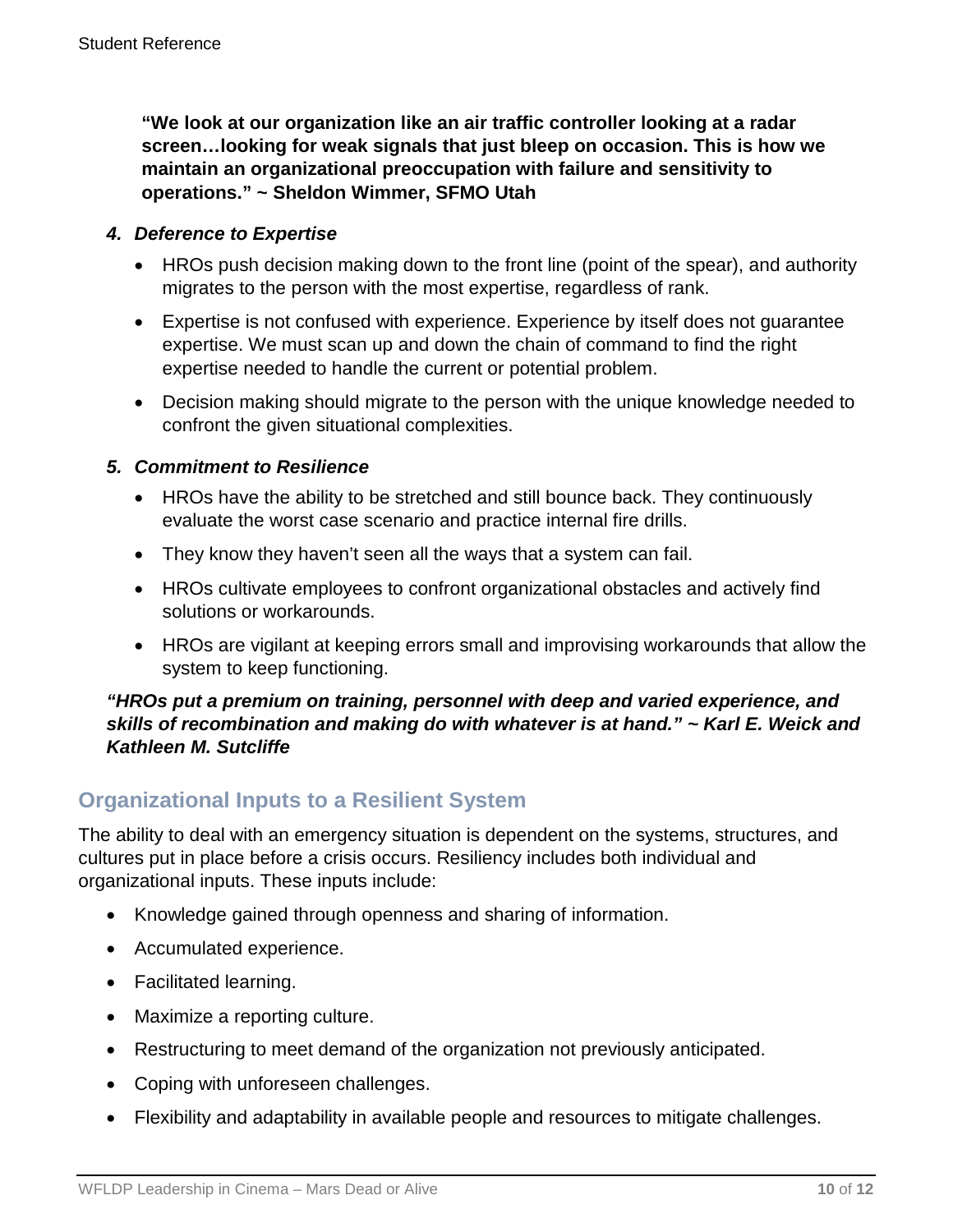- $\circ$  We need to have the right people with the right authority to make decisions in a timely matter.
- o We feel empowered to take drastic measures when necessary; e.g., closing down a major freeway during a wildfire or exercising the right to turn down an assignment.

# **How Do We Maintain Resiliency?**

- Sponsor leadership courses which stress communications and the ability to speak up at all levels of the organization.
- Lead by example (show quick decision making or play "what if" games).
- Run premortem and postmortem exercises.

# **Premortem Exercises**

Premortem exercises are very powerful tools that begin by looking at an incident that will take place in the near future. All participants are instructed to assume that something went spectacularly wrong and are then asked to determine the cause of this tragic ending, and identify ways of preventing this failure from happening. Premortem exercises:

- Can be done on a scheduled prescribed fire or in an incident action plan (IAP).
- Let all participants introduce their idea of what went wrong. Supervisors invite subordinates to tell them how this incident or plan can fail.
- Look for blind spots.
- Determine ways to prevent this failure.

### **Postmortem exercises**

Postmortem exercises look at a past incident. Participants identify what happened and then analyze why it happened. Postmortem exercises:

- Are more in depth than an after action review (AAR) but not as detailed as an investigation.
- Look at organizational systems months before the incident.
- Are designed to avoid hindsight bias.

**Source:** *High Reliability Organizing – What It Is, Why It Works, How to Lead It.* BLM Fire and Aviation Directorate, Division of Fire Operations. March 2010.